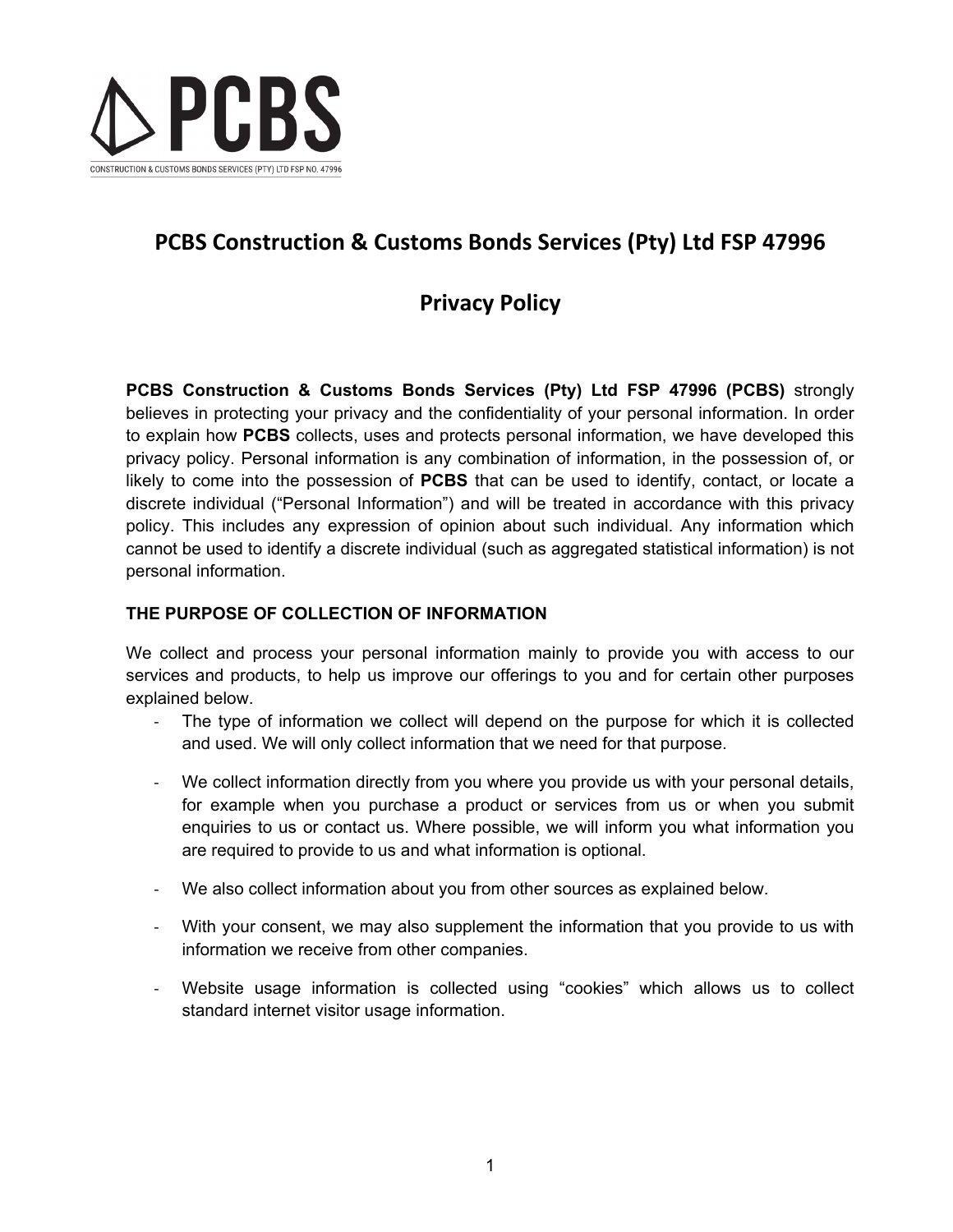

## **HOW WE USE YOUR INFORMATION**

We will use your personal information only for the purposes for which it was collected or agreed with you, for example:

- To provide our products or services to you, to carry out the transaction you requested and to maintain our relationship.
- For underwriting purposes;
- To assess and process claims.
- To conduct credit reference searches or verification;
- To confirm and verify your identity or to verify that you are an authorised user for security purposes;
- For operational purposes, and where applicable, credit scoring and assessment and credit management;
- For purposes of claim checks (e.g. the ASISA Life and Claims Register);
- For the detection and prevention of fraud, crime, money laundering or other malpractice;
- For debt tracing or debt recovery;
- To conduct market or customer satisfaction research or for statistical analysis;
- For audit and record keeping purposes;
- In connection with legal proceedings.
- We will also use your personal information to comply with legal and regulatory requirements or industry codes to which we subscribe or which apply to us, or when it is otherwise allowed by law

### **DISCLOSURE OF INFORMATION**

We may disclose your personal information to our service providers who are involved in the delivery of products or services to you. We have agreements in place to ensure that they comply with these privacy terms.

We may share your personal information with, and obtain information about you from:

- Third parties for the purposes listed above, for example credit reference and fraud prevention agencies, law enforcement agencies;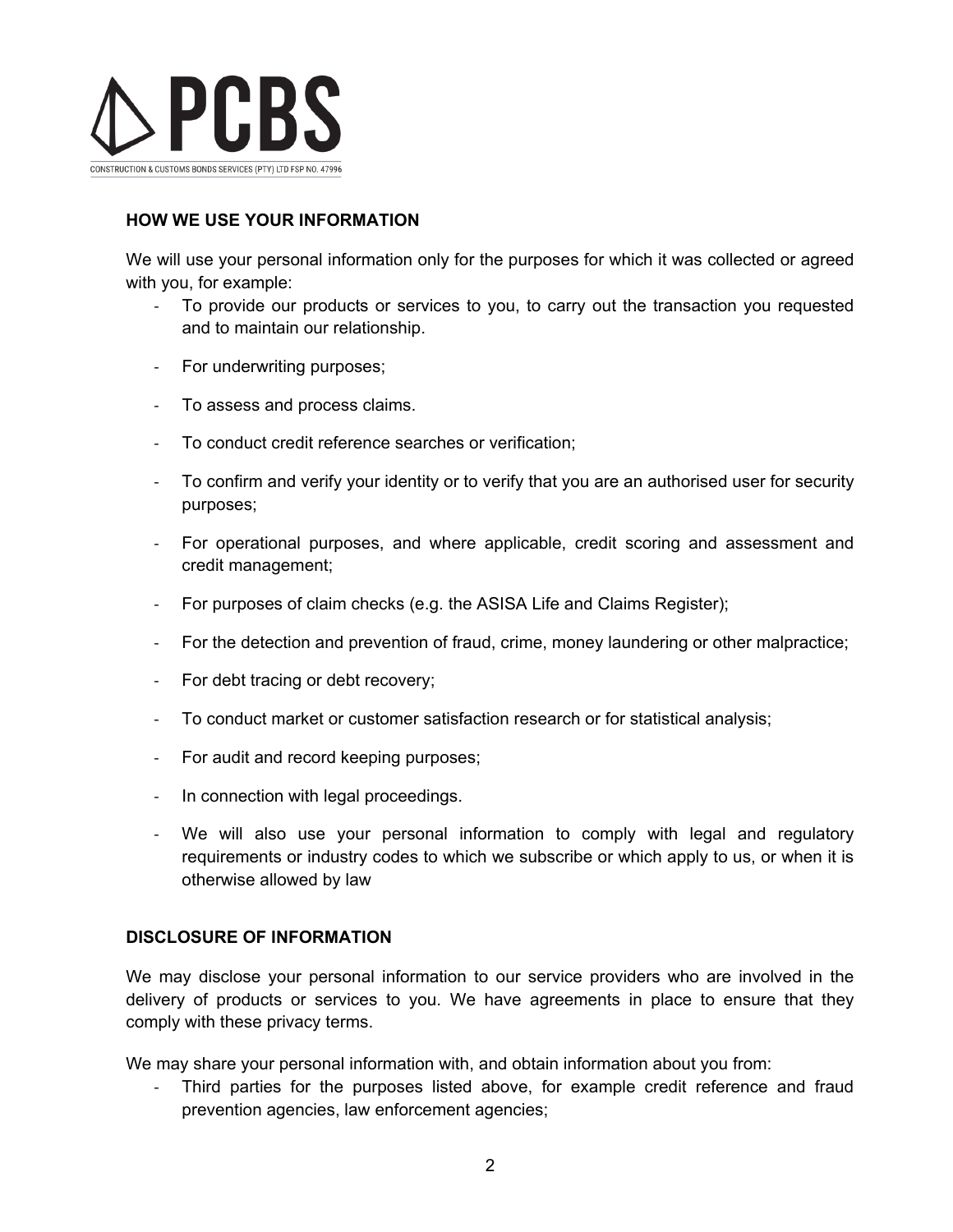

- Other insurers to prevent fraudulent claims;
- Other companies, when we believe it will enhance the services and products we can offer to you, but only where you have not objected to such sharing;
- Other third parties from whom you have chosen to receive marketing information.
- We may also disclose your information:
	- $\sim$  Where we have a duty or a right to disclose in terms of law or industry codes.
	- o Where we believe it is necessary to protect our rights.

### **INFORMATION SECURITY**

We are legally obliged to provide adequate protection for the personal information we hold and to stop unauthorised access and use of personal information. We will, on an ongoing basis, continue to review our security controls and related processes to ensure that your personal information is secure.

Our security policies and procedures cover:

- Physical security.
- Computer and network security.
- Access to personal information.
- Secure communications.
- Security in contracting out activities or functions.
- Retention and disposal of information.
- Acceptable usage of personal information.
- Governance and regulatory issues.
- Monitoring access and usage of private information.
- Investigating and reacting to security incidents.